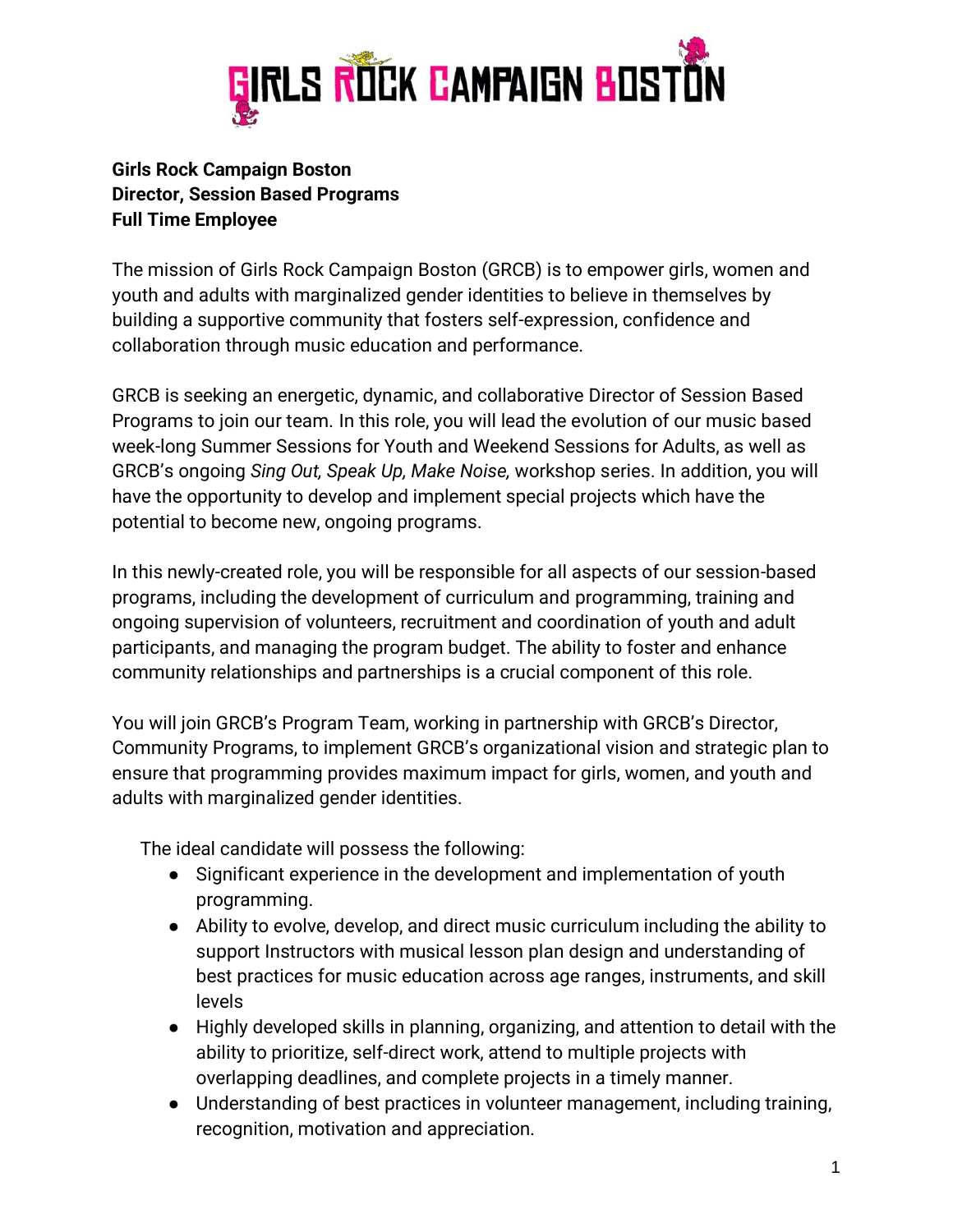● Outstanding communication skills along with demonstrated ability to develop and grow community partnerships.

*When GRCB started in 2010, we set out to create opportunities for girls and women to find their unique voices and build community through music. In the years since, we have expanded our understanding of gender, and now recognize that the liberation of women and girls is part of the broader fight for gender justice.* 

*Additionally, there is no gender justice without centering the intersecting identities of Black, Indigenous, People of Color (BIPOC) and Queer, Trans, People of Color (QTPOC). Historically and currently, these individuals have experienced oppression within white, cisgender female "feminist" spaces, as well as appropriation within the music industry. As a feminist music organization, GRCB works to remove any barriers within our community and uplift the voices of all marginalized genders, BIPOC, and QTPOC.*

*Girls Rock Campaign Boston provides equal employment opportunities (EEO) to all employees and applicants for employment without regard to race, color, religion, sex, gender identity, gender expression, sexual orientation, national origin, age, disability, or genetics.*

## **KEY RESPONSIBILITIES:**

#### **Programs**

- Lead the development, coordination, oversight, and evaluation of GRCB's existing Summer Sessions for Youth, Weekend Sessions for Adults, and our ongoing *Sing Out, Speak Up, Make Noise* Workshop Series.
- Collaborate with the Program Team and volunteers to develop program evaluation tools to ensure consistent, high-quality evaluation and goal setting for all programs; review and update as needed.
- Develop and implement additional program offerings based on capacity, community input, and constituent needs.
- Adapt programs into virtual formats if necessary

## **Volunteer Coordination**

- Lead efforts to recruit, place, train, supervise, and retain the 150-200 volunteers who participate on relevant Volunteer Teams and support Summer Sessions, Weekend Sessions, and Workshops.
- Collaborate with the program team to design, implement, and facilitate strong volunteer orientation and ongoing training and skill development programs.
- Coordinate Youth Volunteer program within summer sessions.

## **Participant Coordination**

● Lead the recruitment and coordination of at least 150-200 Youth and 100 Adult participants each year.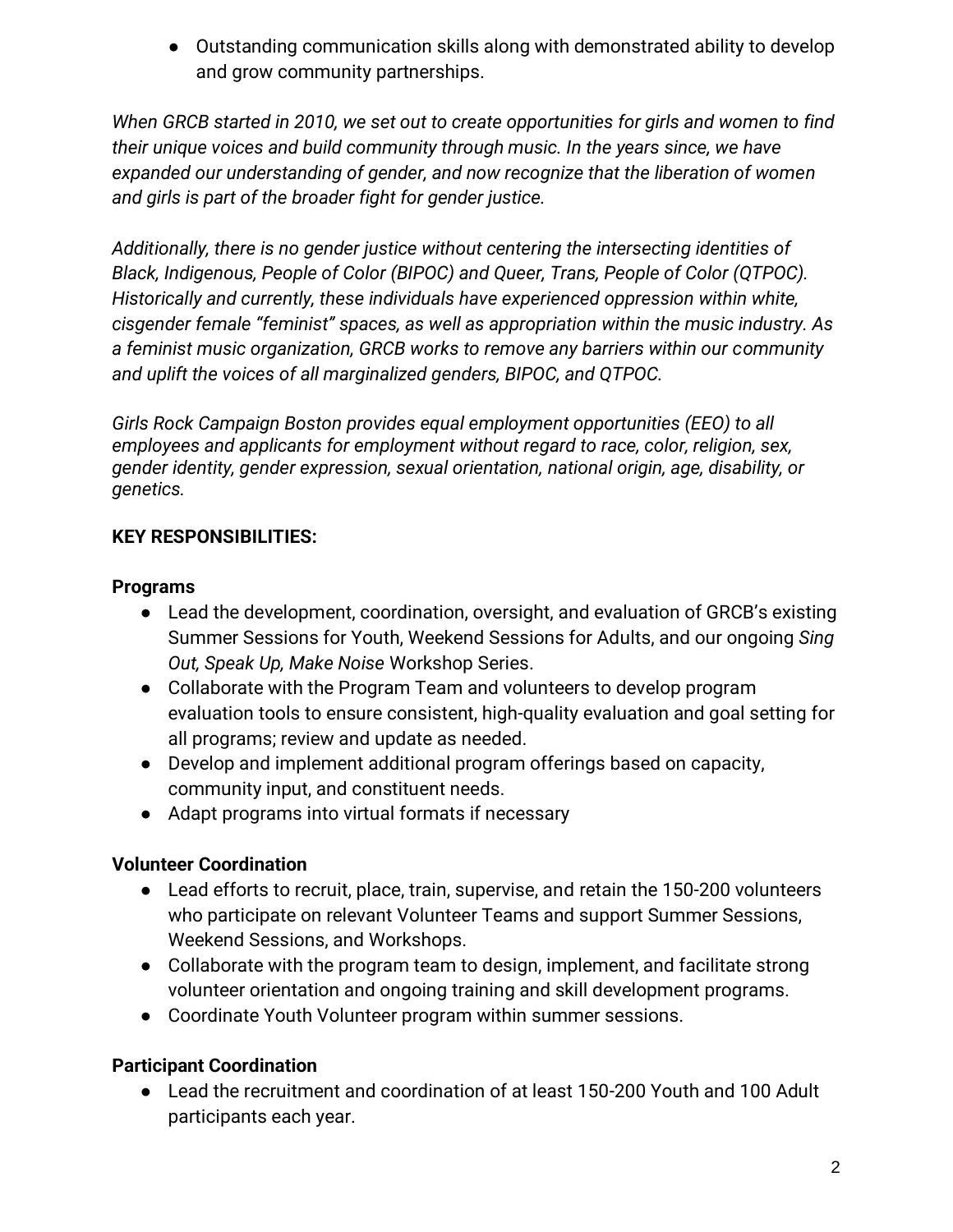- Foster strong and consistent communication and relationship building with youth and families.
- Collaborate with the Board of Directors' Diversity, Equity and Inclusion Committee to evaluate and implement fair, equitable and sustainable admission policies and tuition.

#### **Enhance and implement GRCB's organizational vision and strategic plan**

● Enhance community outreach, foster current partnerships, and develop new community partnerships

## **SUMMARY OF QUALIFICATIONS:**

#### **Required Knowledge / Skills / Abilities**

- Experience developing, implementing, and evaluating youth programming or other relevant experience
- Highly motivated with ability to prioritize, self-direct work, attend to multiple projects with overlapping deadlines, and complete projects in a timely manner
- Excellent verbal and written communication skills and highly developed ability to effectively communicate with groups of stakeholders for recruitment, coordination, and training purposes. Demonstrated experience with relationship building.
- Understanding of best practices in volunteer management, including training, recognition, motivation and appreciation.
- Ability to evolve, develop, and direct music curriculum including the ability to support Instructors with musical lesson plan design and understanding of best practices for music education across age ranges, instruments, and skill levels
- Highly developed skills in planning, organizing, and attention to detail
- Ability to work independently, take initiative, and execute tasks with minimal supervision
- Ability to work in a team setting and value a supportive and collaborative work environment
- 3-5 years of experience in education, youth programming, music education or equivalent related experience.

## **Preferred Knowledge / Skills / Abilities**

- Working with Adult Learners
- Experience developing, planning, and implementing budgets
- Familiarity with database systems and program data collection.
- Familiarity with Google Drive Suite

## **Reports to:** Executive Director

**Time Commitment, Schedule, Working Conditions**: Full Time Employee, Monday-Friday 9:00-5:00 preferred, schedule may be negotiated. Ability to work nights, weekends and